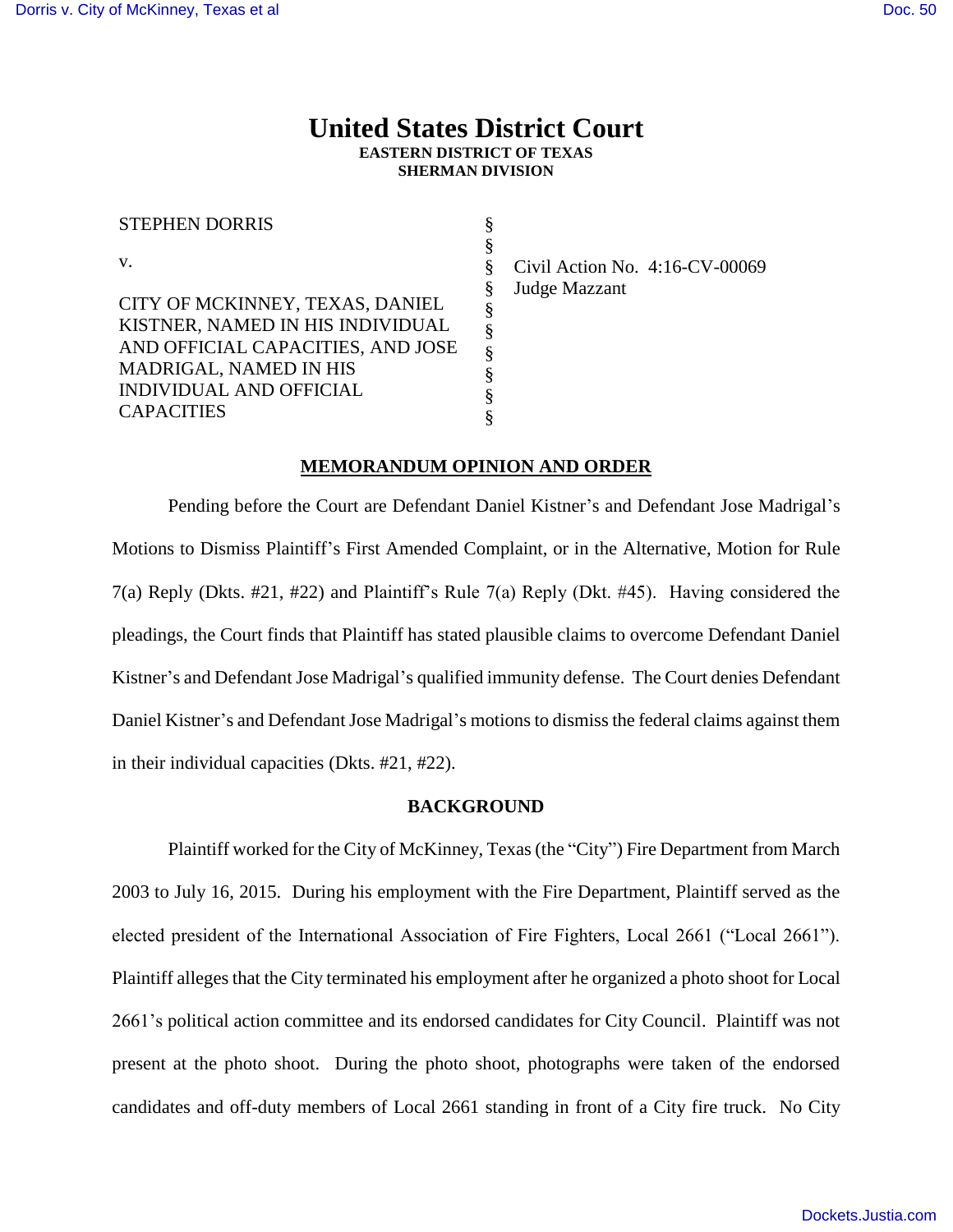insignia were visible in the photographs. Plaintiff alleges that he was not personally involved with the movement of the City fire truck during the photo shoot. The City Attorney's office had previously informed Plaintiff that Local 2661 could not use photographs of on-duty fire personnel for political campaigns, even if all references to the City were removed.

The political action committee and one of the endorsed candidates used the photographs in political advertisements. After the political action committee posted the photographs on its Facebook page, City Fire Chief Daniel Kistner ("Defendant Kistner") asked the City Police Department to open an administrative inquiry to determine whether the post violated any City policy or rule. After an initial inquiry, Defendant Kistner commenced a full Internal Affairs investigation into Plaintiff. On July 16, 2015, at the conclusion of the Internal Affairs investigation, Defendant Kistner signed a Notice of Disciplinary Action (the "Notice") terminating Plaintiff for violating the City's policy on insubordination. The Notice stated that Plaintiff failed to follow an order given by the City Manager's office not to use City equipment for the purpose of endorsing candidates and failed to use his chain of command for his request to use City-owned property. Deputy City Manager Jose Madrigal ("Defendant Madrigal") approved Plaintiff's termination. Plaintiff appealed his termination and on October 23, 2015, three management-level City officials held an administrative hearing regarding Plaintiff's appeal. On October 27, 2015, the City upheld Plaintiff's termination.

On April 6, 2016, Plaintiff filed his First Amended Complaint alleging that the City, Defendant Kistner, and Defendant Madrigal violated his rights under the First and Fourteenth Amendment and under Texas law. On April 20, 2016, Defendant Kistner and Defendant Madrigal each filed a Motion to Dismiss for Failure to State a Claim, or in the alternative, Motion For Rule 7(a) Reply (Dkts. #21, #22). Defendant Kistner and Defendant Madrigal argued they were entitled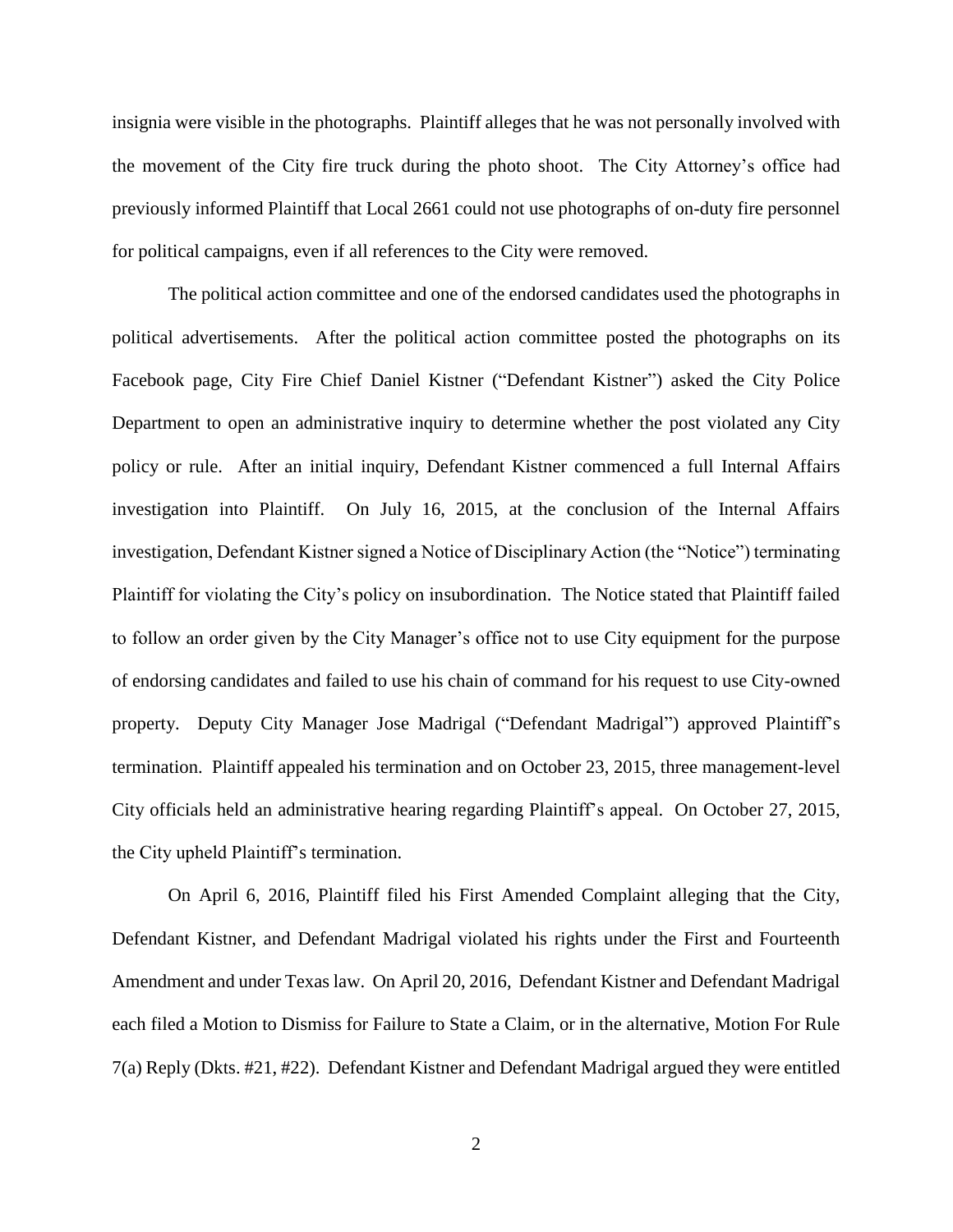to qualified immunity and requested that the Court order Plaintiff to re-plead his claims against them to overcome the qualified immunity defense (Dkts. #21, #22).

On October 4, 2016, the Court denied the City's motion to dismiss the federal claims against it, but dismissed the state law claims against the City (Dkt. #44). The Court granted in part and denied in part Defendant Kistner and Defendant Madrigal's motions to dismiss. The Court dismissed the federal claims against Defendant Kistner and Defendant Madrigal in their official capacities as duplicative of the claims against the City (Dkt. #44). The Court denied Defendant Kistner's and Defendant Madrigal's motions to dismiss the state law claims against them in their official capacities. The Court directed Plaintiff to file a Rule  $7(a)$  Reply addressing why Defendant Kistner and Defendant Madrigal are not entitled to a qualified immunity defense for the constitutional claims against them in their individual capacities. Specifically, the Court directed Plaintiff to explain why his interest in commenting on matters of public concern outweighed Defendants' interest in promoting efficiency. The Court would then determine whether Plaintiff pleaded sufficient facts that (1) the officials violated a statutory or constitutional right and (2) the right was clearly established at the time of the challenged conduct.

On October 14, 2016, Plaintiff filed a Rule 7(a) Reply (Dkt. #45). On November 26, 2016, Defendant filed a Motion for Leave to File Defendants' Response to Plaintiff's Rule 7 Reply (Dkt. #46). On January 5, 2017, the Court granted leave to file a response (Dkt. #48). On January 6, 2016, Defendant Kistner and Defendant Madrigal filed Defendants' Response to Plaintiff's Rule 7 Reply (Dkt. #49).

#### **LEGAL STANDARD**

To establish § 1983 liability, a plaintiff "must plead that each Government-official defendant, through the official's own individual actions, has violated the Constitution." *Iqbal*, 556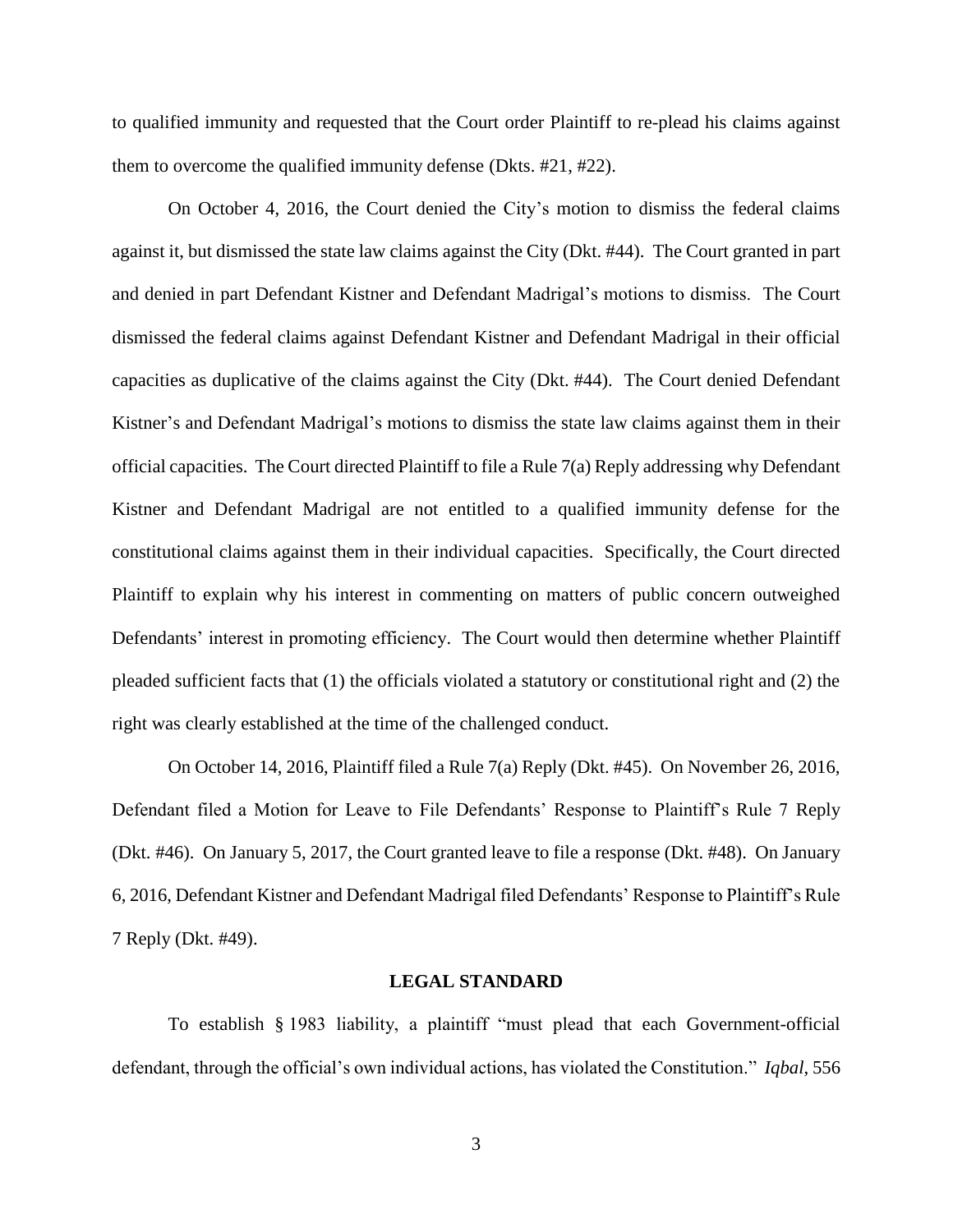U.S. at 678. Public officials whose positions entail the exercise of discretion may be protected by the defense of qualified immunity from personal liability. *Harlow v. Fitzgerald*, 457 U.S. 800, 818 (1982). When a defendant asserts the defense of qualified immunity and has established that the alleged actions were conducted pursuant to the exercise of his discretionary authority, the burden then shifts to the plaintiff to rebut this defense. *McClendon v. City of Columbia*, 305 F.3d 314, 323 (5th Cir. 2002).

Courts have historically engaged in a two-pronged analysis to determine whether a defendant is entitled to qualified immunity. *Saucier v. Katz*, 533 U.S. 194, 201 (2001). First, a court must determine whether a "constitutional right would have been violated on the facts alleged." *Flores v. City of Palacios*, 381 F.3d 391, 395 (5th Cir. 2004). Second, if a constitutional right was violated, a court then determines whether "the defendant's actions violated clearly established statutory or constitutional rights of which a reasonable person would have known." *Id*. The law may be deemed to be clearly established if a reasonable official would understand that his conduct violates the asserted right. *Anderson v. Creighton*, 483 U.S. 635, 640 (1987). The official's subjective motivation is irrelevant to the qualified immunity defense except as far as it is relevant to the underlying constitutional claim. *Crawford-El v. Britton*, 523 U.S. 574, 588 (1998). A government official's conduct violates clearly established law when, at the time of the challenged conduct, "[t]he contours of the right [are] sufficiently clear" such that every "reasonable official would have understood that what he is doing violates that right." *Creighton,* 483 U.S. at 640. The clearly established inquiry does not require a case directly on point, but existing precedent must have placed the statutory or constitutional question beyond debate. *See id. Malley v. Briggs*, 475 U.S. 335, 341 (1986). The Supreme Court recently instructed courts "to exercise their sound discretion in deciding which of the two prongs of the qualified immunity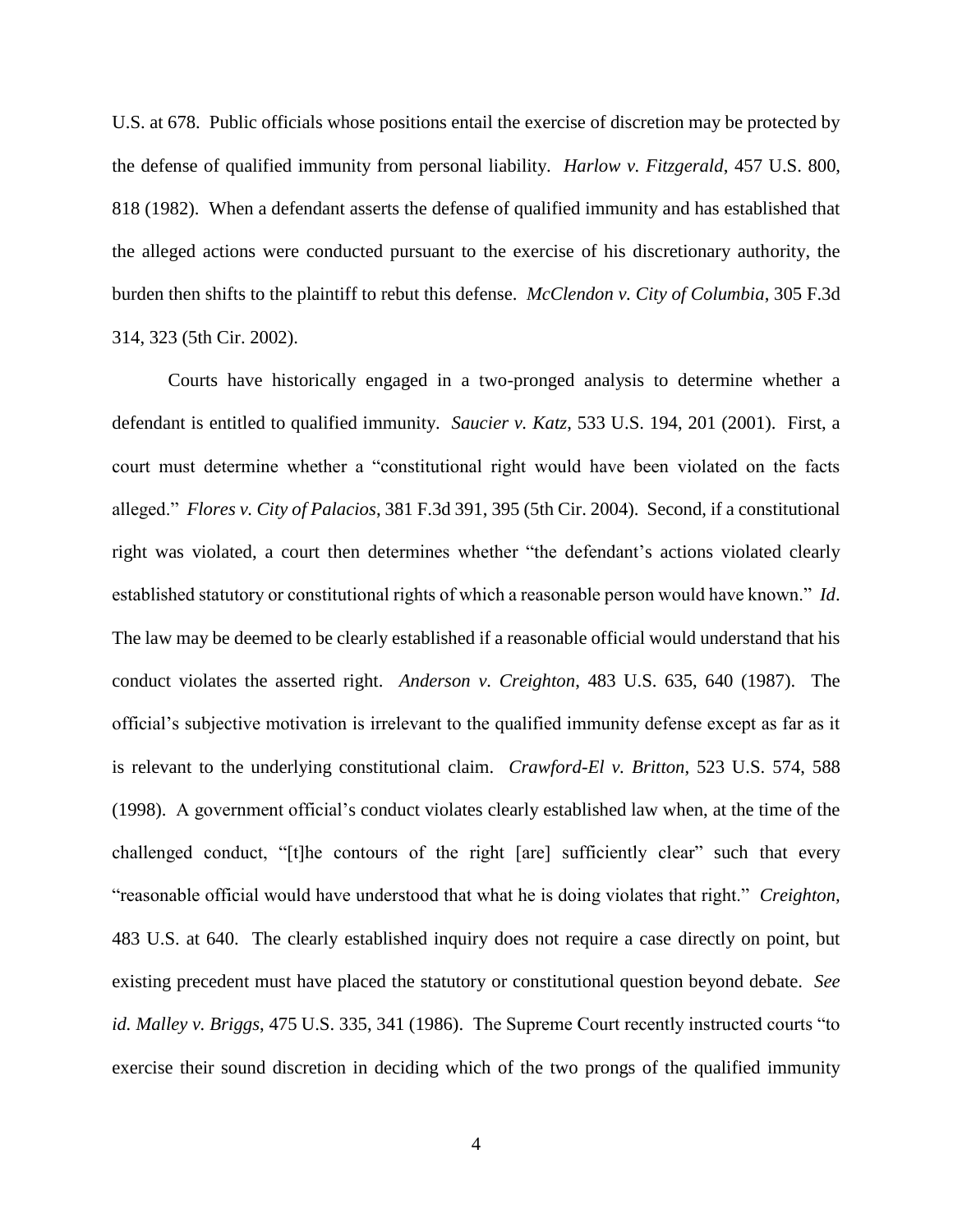analysis should be addressed first in light of the circumstances in the particular case at hand." *Pearson v. Callahan*, 555 U.S. 223, 236–37 (2009).

#### **ANALYSIS**

### *Whether a Constitutional Right Would Have Been Violated on the Facts Alleged*

In the facts alleged in the Amended Complaint and Rule 7(a) Reply, Plaintiff sufficiently alleged a violation of his First Amendment rights.

In order for a public employee to recover for a free speech retaliation claim, the plaintiff must satisfy four elements: (1) the plaintiff must suffer an adverse employment decision; (2) the plaintiff's speech must involve a matter of public concern; (3) the plaintiff's interest in commenting on matters of public concern must outweigh the defendant's interest in promoting efficiency; and (4) the plaintiff's speech must have motivated the defendant's actions. *Burnside v. Kaelin*, 773 F.3d 624, 626 (5th Cir. 2014). A First-Amendment, "association" claim "has similar elements but requires 'engagement in a constitutionally protected activity' (rather than speech) and omits the second element (i.e., that the protected act involve a matter of public concern)". *Id.*  (citations omitted).

Plaintiff alleges that the City terminated his employment because of his association with Local 2661. In its October 14, 2016 order, the Court found that Plaintiff pleaded sufficient facts to satisfy the first two prongs of a First Amendment retaliation claim, i.e., that Plaintiff suffered an adverse employment decision and that Plaintiff's speech involved a matter of public concern. *See* Dkt. #44 (citing *Cox v. Kaelin*, 577 F. App'x 306, 311 (5th Cir. 2014) ("there can be no question that ... associating with political organizations and campaigning for a political candidate[ ] related to a matter of public concern")). The Court directed Plaintiff to file a Rule  $7(a)$  Reply addressing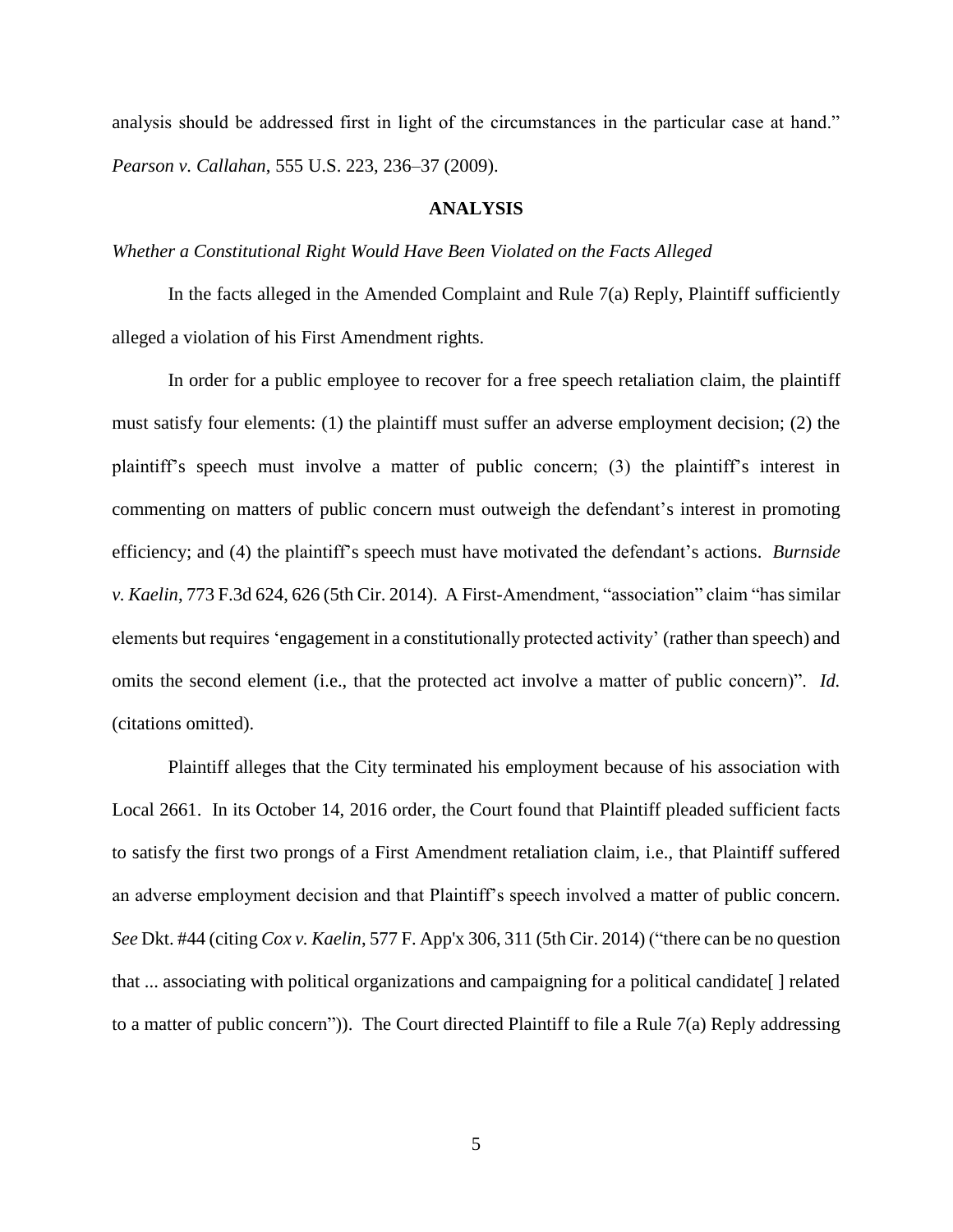the third prong–whether Plaintiff's interest in commenting on matters of public concern

outweighed Defendant Kistner and Defendant Madrigal's interest in promoting efficiency.

In *Garcetti v. Ceballos*, 547 U.S. 410, 418 (2006), the Supreme Court explained that:

When a citizen enters government service, the citizen by necessity must accept certain limitations on his or her freedom . . . Government employers, like private employers, need a significant degree of control over their employees' words and actions; without it, there would be little chance for the efficient provision of public services . . . At the same time, the Court has recognized that a citizen who works for the government is nonetheless a citizen. The First Amendment limits the ability of a public employer to leverage the employment relationship to restrict, incidentally or intentionally, the liberties employees enjoy in their capacities as private citizens . . . So long as employees are speaking as citizens about matters of public concern, they must face only those speech restrictions that are necessary for their employers to operate efficiently and effectively. (citations omitted).

In other words, a Court must balance Plaintiff's interest in making his statement against "the interest of the State, as an employer, in promoting the efficiency of the public services it performs through its employees." *Pickering v. Bd. of Ed. of Twp. High Sch. Dist. 205, Will Cty., Illinois*, 391 U.S. 563, 568 (1968). The employee's statement is not considered in a vacuum. *Rankin v. McPherson*, 483 U.S. 378, 388, (1987). "In performing the balancing . . . the manner, time, and place of the employee's expression are relevant, as is the context in which the dispute arose." *Branton*, 272 F.3d at 741 (citing *Rankin*, 483 U.S. at 388). "The Supreme Court has recognized as pertinent considerations 'whether the statement impairs discipline by superiors or harmony among co-workers, has a detrimental impact on close working relationships for which personal loyalty and confidence are necessary, or impedes the performance of the speaker's duties or interferes with the regular operation of the enterprise.'" *Id*. (citing *Victor v. McElveen*, 150 F.3d 451, 457 (5th Cir. 1998)). "The indispensable predicate to balancing, however, is evidence from the public employer of actual or incipient disruption to the provision of public services . . . Without such evidence, there simply is no countervailing state interest to weigh against the employee's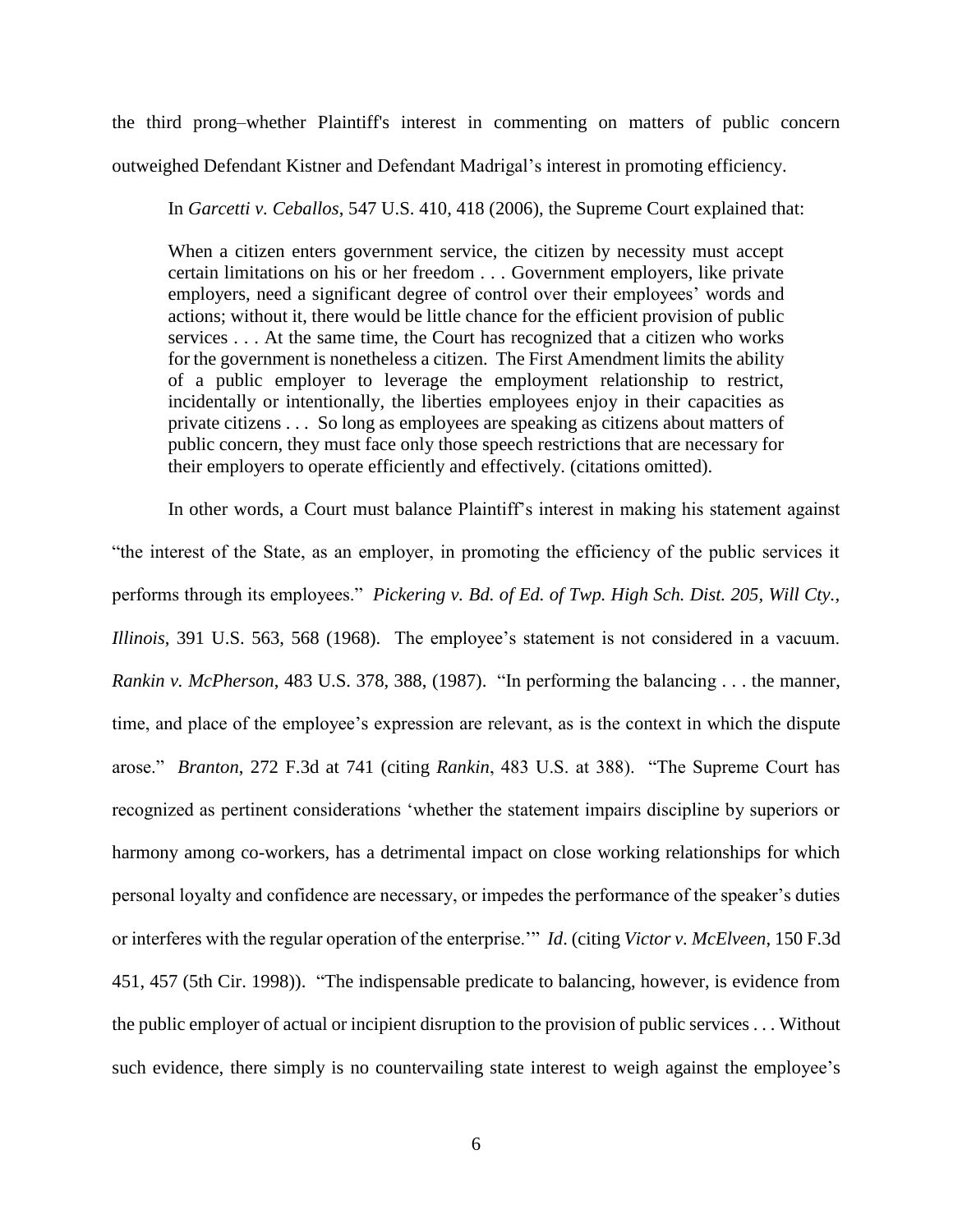First Amendment rights." *Grogan v. Lange*, 617 F. App'x 288, 292 (5th Cir. 2015) (citing *Vojvodich v. Lopez*, 48 F.3d 879, 887 (5th Cir. 1995)).

In his Amended Complaint and Rule 7(a) Reply, Plaintiff alleges that the Local 2661 photo shoot involved only off-duty union members, "meaning that no fire-fighting personnel were otherwise diverted from responses or made unavailable to respond to emergency calls." Plaintiff further alleges that union members who participated in the photo shoot were dressed in Local 2661 shirts and wore no City insignia. Plaintiff states that although a City fire truck appeared in the photo, the truck was not identifiable as City equipment. Plaintiff was not present at the photo shoot or personally involved in the use of the City fire truck. According to Plaintiff, his actions did not cause "any disruption in the provision of emergency services, imped[e] the operations of the department, affec[t] any working relationships or otherwise impai[r] the department's proper functioning."

In response, Defendant Kistner and Defendant Madrigal do not argue that the photo shoot or Plaintiff's involvement with Local 2661 caused any disruption to the provision of public services. Instead, Defendant Kistner and Defendant Madrigal argue that "government employees have considerable authority to restrict the political activities of their employees." Defendant Kistner and Defendant Madrigal point to *Phillips v. City of Dallas*, 781 F.3d 772, 779 (5th Cir. 2015), in which the Fifth Circuit held that the City of Dallas did not violate a firefighter's First Amendment rights by terminating him after he became a candidate for Dallas County Commissioner in violation of the Dallas City Charter. In *Philips*, the Fifth Circuit held that "the government came out ahead" for purposes of *Pickering* balancing because of its interest in regulating employee activity. *Id.* at 779-80. Citing the Supreme Court decision in *Civil Service Commission v. National Association of Letter Carriers*, the Fifth Circuit noted that there was "no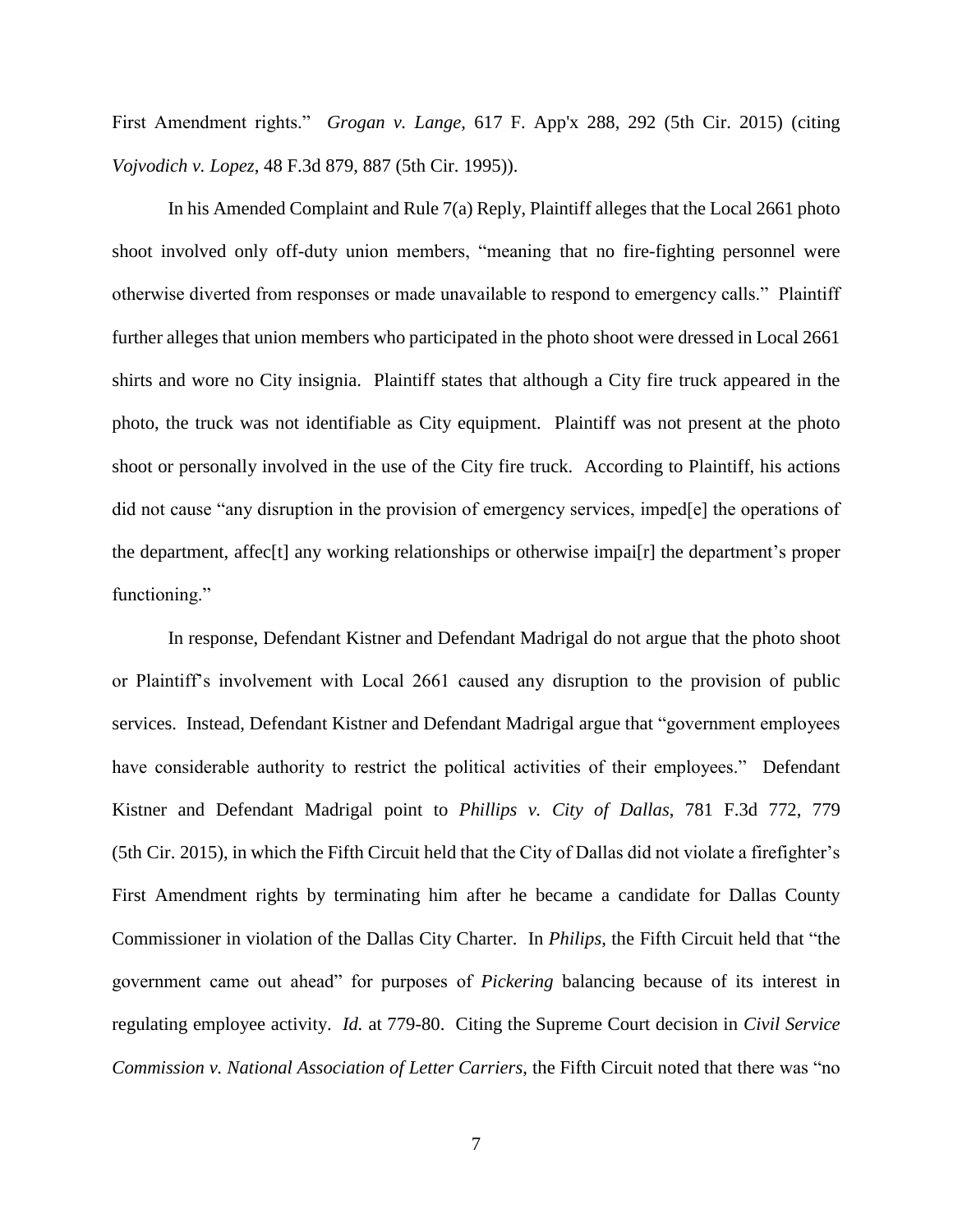constitutional infirmity" in laws precluding state and government employees from a broad range of political activity, including "raising money for, publicly endorsing, or campaigning for political candidates." *Id.* at 780 (citing *Civil Serv. Comm'n v. Nat'l Ass'n of Letter Carriers*, 413 U.S. 548, 550–51, (1973)). Defendant Kistner and Defendant Madrigal argue that they did not violate Plaintiff's First Amendment rights because Texas law prohibits state employees from using a stateowned or state-leased motor vehicle to support the candidacy of a person for public office. *See*  Tex. Gov't Code § 556.004(a-b). Defendant Kistner and Defendant Madrigal state that the City's interest in enforcing this law outweighs Plaintiff's interest in commenting on matters of public concern.

Although Plaintiff organized the photo shoot, Plaintiff did not attend the photo shoot and was not personally involved in moving the City fire truck. Plaintiff was thus not involved in the use of a state-owned or state-leased motor vehicle to support the political action committee's endorsed candidates. Defendant Kistner and Defendant Madrigal do not otherwise allege how the City's needs as an employer justified discharging Plaintiff for organizing the photo shoot. Defendant Kistner and Defendant Madrigal do not dispute that the photo shoot did not disrupt the provision of emergency services, impede the operations of the department, affect any working relationships or otherwise impair the fire department's proper functioning. Plaintiff has pleaded sufficient facts that his interest in commenting on matters of public concern outweigh the City's interest in promoting efficiency. *See Vojvodich v. Lopez*, 48 F.3d 879, 886 (5th Cir. 1995) ("Because the [defendant] has not alleged that [Plaintiff's] activities actually or potentially affected the Sheriff's Office's ability to provide services, there simply is no countervailing state interest to weigh against the employee's First Amendment rights.").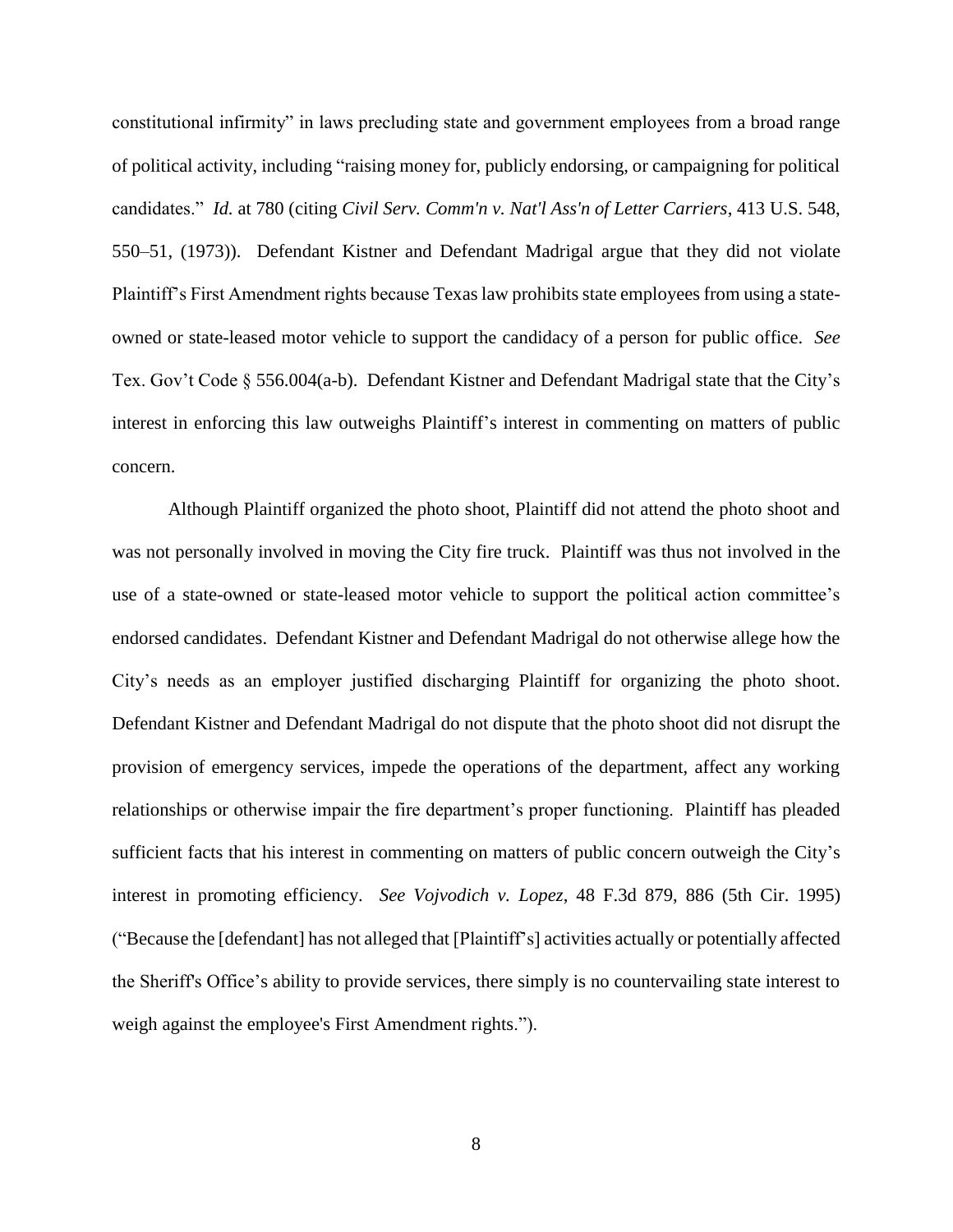Defendant Kistner and Defendant Madrigal do not contest that Plaintiff's organization of the photo shoot motivated his termination. Plaintiff has alleged sufficient facts to make it plausible that Defendant Kistner and Defendant Madrigal violated his First Amendment rights.

## *Whether Defendants' Actions Violated Clearly Established Constitutional Rights of Which a Reasonable Person Would Have Known*

Defendant Kistner and Defendant Madrigal argue that their actions did not violate clearly established law because government employers have authority to restrict the political activities of their employees and Texas law prohibits the use of a state-owned or state-leased motor vehicle to support the candidacy of a person for public office. However, as noted above, Plaintiff was not present at the photo shoot and was not involved in the use of the City fire truck in the photo shoot. The Fifth Circuit has consistently held that "the law is clearly established that a public employee may be neither discharged nor demoted in retaliation for exercising his First Amendment Rights." *Cox v. Kaelin*, 577 F. App'x 306, 313 (5th Cir. 2014). *See also Vojvodich v. Lopez*, 48 F.3d 879, 887 (5th Cir. 1995) (stating that "prior to March 1993, it should have been readily apparent to a reasonable [employer] that he could not retaliate against [an employee] for exercising his First Amendment rights unless the [employee's] activities had in some way disrupted the ... department."); *Boddie v. City of Columbus, Miss*., 989 F.2d 745, 750 (5th Cir. 1993) (holding that the fire chief "should reasonably have known that firing [Plaintiff] for his association with union firemen violated clearly established law.").

Here, Plaintiff has pleaded sufficient facts that Defendant Kistner and Defendant Madrigal violated his First Amendment rights. The law is clearly established that Defendant Kistner and Defendant Madrigal could not discharge Plaintiff for exercising these rights unless Plaintiff's activities had in some way disrupted the City fire department.